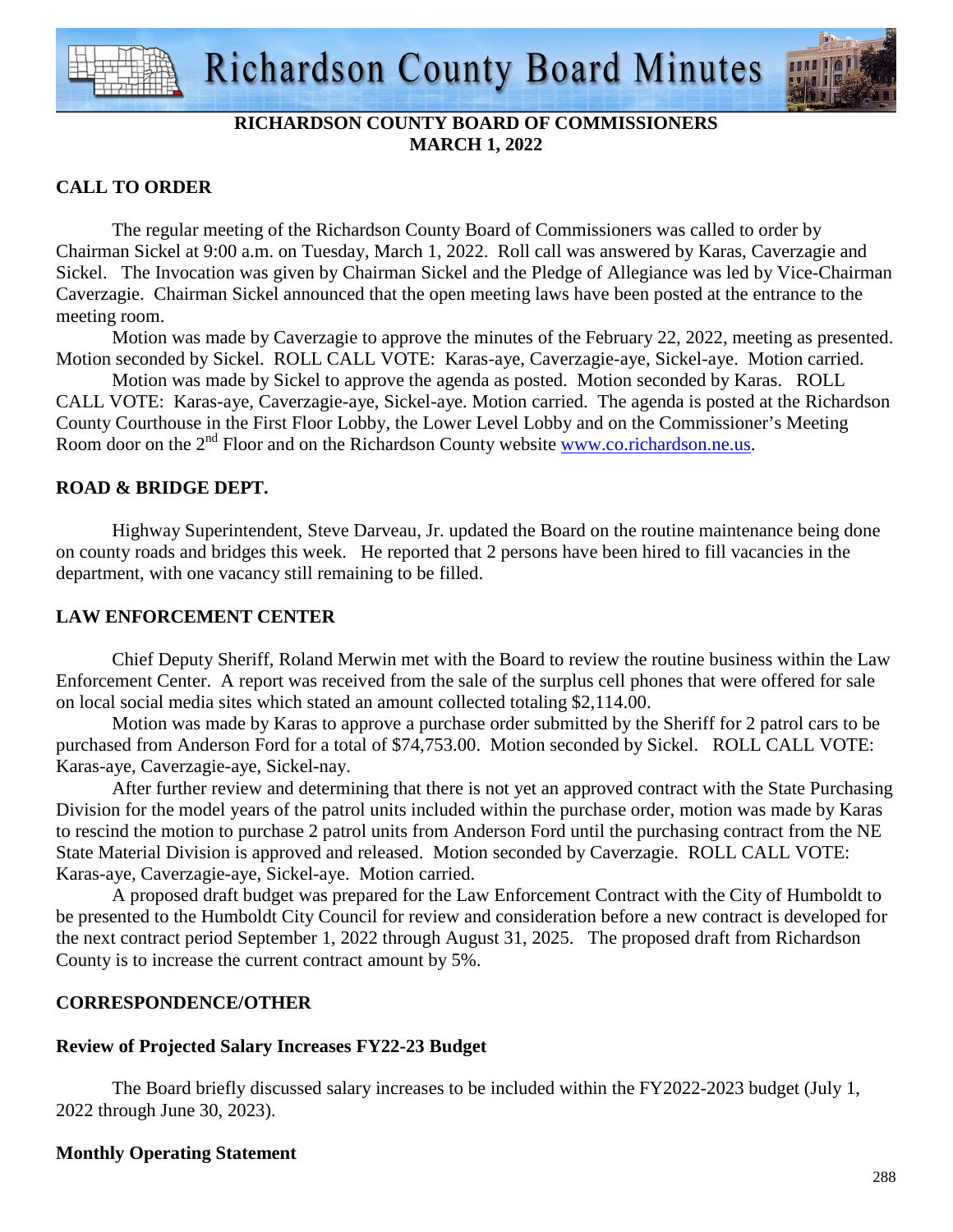

The Board reviewed the monthly operating statement for February, 2022.

### **CLAIMS**

Motion was made by Sickel to allow the payment of all claims that were submitted today. Motion seconded by Karas. ROLL CALL VOTE: Karas-aye, Caverzagie-aye, Sickel-aye. Motion carried. March 1, 2022 CLAIMS (Cont.)

> *(The claims listed below are available for public inspection at the office of the County Clerk during regular business hours.)*

| Badge & Wallet, supp                        | 174.00      |
|---------------------------------------------|-------------|
| BRH, supp                                   | 89.68       |
| Buethe, Cassie, reimb                       | 309.00      |
| Clerk of District Court, fees               | 436.00      |
| Community Medical Center, serv              | 1830.00     |
| Consolidated Mgmt. Co., serv                | 151.05      |
| East Richardson Rural Water #2, serv        | 236.72      |
| Election Systems & Software, supp           | 2012.79     |
| Falls City Auto Supply, supp                | 63.12       |
| Falls City Journal, adv                     | 1749.01     |
| Farm & City Supply, supp                    | 97.71       |
| Feniex, supp                                | 4332.50     |
| Galls, supp                                 | 93.87       |
| Home Lumber, supp                           | 404.85      |
| HyVee, supp                                 | 83.59       |
| Kollasch Law Office, serv                   | 2299.00     |
| CR21-119 Z. Bokelman, CR21-281 M. Monroe    |             |
| Lynn Peavey, supp                           | 162.00      |
| Morrill Collision, serv                     | 197.37      |
| NACO, fees                                  | 280.00      |
| NE Public Health Environmental, serv        | 315.00      |
| NE State Fire Marshal, serv                 | 120.00      |
| OneNeck IT Solutions, serv                  | 320.00      |
| Postmaster, supp                            | 179.00      |
| Professional Forms & Supplies, supp         | 186.85      |
| Quill, supp                                 | 84.87       |
| Richardson County EMA Petty Cash, reimb     | 220.00      |
| Richardson County Sheriff Petty Cash, reimb | 405.16      |
| SNC, serv                                   | 1081.08     |
| Stateline Propane, serv                     | 168.33      |
| Stripes & Signs, supp                       | 689.00      |
| Wolfe's, supp                               | 145.99      |
| <b>TOTAL GENERAL FUND</b>                   | \$18,917.54 |

#### **GENERAL FUND**